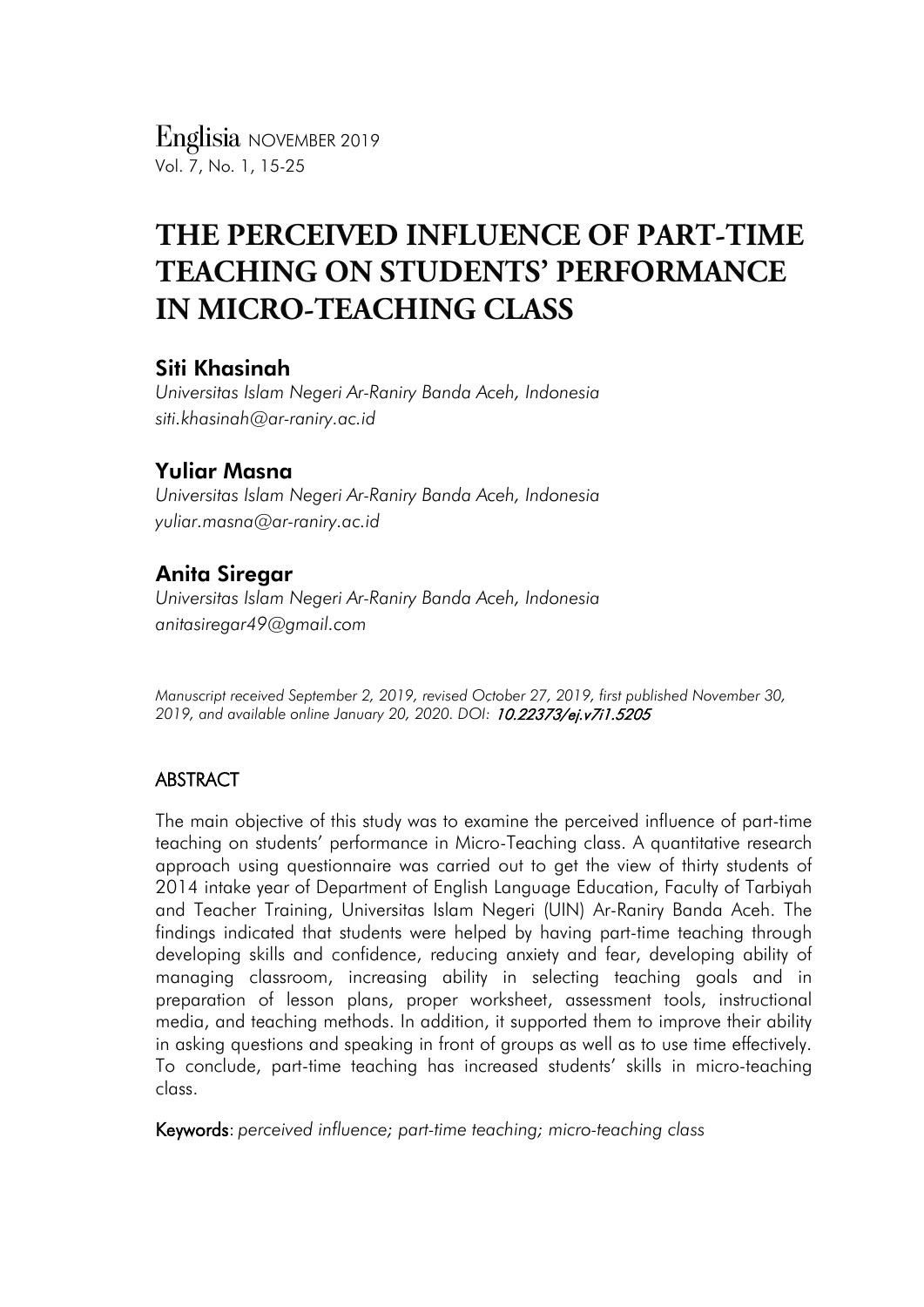*THE PERCEIVED INFLUENCE OF PART-TIME TEACHING ON STUDENTS' PERFORMANCE IN MICRO-TEACHING CLASS*

## **INTRODUCTION**

Nowadays, part-time job becomes a popular phenomenon among students in universities. In fact, a study by Vickers, Lamb, and Hinkley (2003) showed that the number of learners taking part-time job significantly increases. Many students at Universitas Islam Negeri (UIN) Ar-Raniry, a public university in Aceh Province, Indonesia, especially at the department of English Language Education have parttime jobs in teaching, either teaching English lessons or others even though they have not completed their micro-teaching class yet. This is a unique phenomenon that most of the students teach English at private courses while some of them teach English at private schools even though they do not have sufficient skills in teaching. They help the schoolteachers in designing lesson plans, providing teaching materials, instructional media, assessment tools and other teaching aids as well as observing the teaching done by the teachers. Besides, the teachers allow them to teach school students under their guidance.

Consequently, these kinds of activities train the English department's students to shape and sharpen their ability in developing lesson plans, in teaching, in assessing the students and in managing classroom simultaneously. In addition, the activities enable the students to get sufficient skills to teach and provide great experience for them in taking micro-teaching class. In short, the students who have already had experience in teaching will find it easy to transfer knowledge to the target students since the goal of teaching itself is to transfer information or knowledge from teachers, lecturers, instructors, or tutors to students or learners, as they have role as a facilitator, motivator and guidance for students (Badu-Nyarko & Torto, 2014). Thus, this research focuses on those students who have had experience in teaching by observing whether there is an influence of their part-time teaching on their performance in Micro-Teaching course at UIN Ar-Raniry.

#### LITERATURE REVIEW

#### Part-time teaching

According to a definition proposed by the ILO (2004), part-time job is determined as regular employment in which working time is substantially less than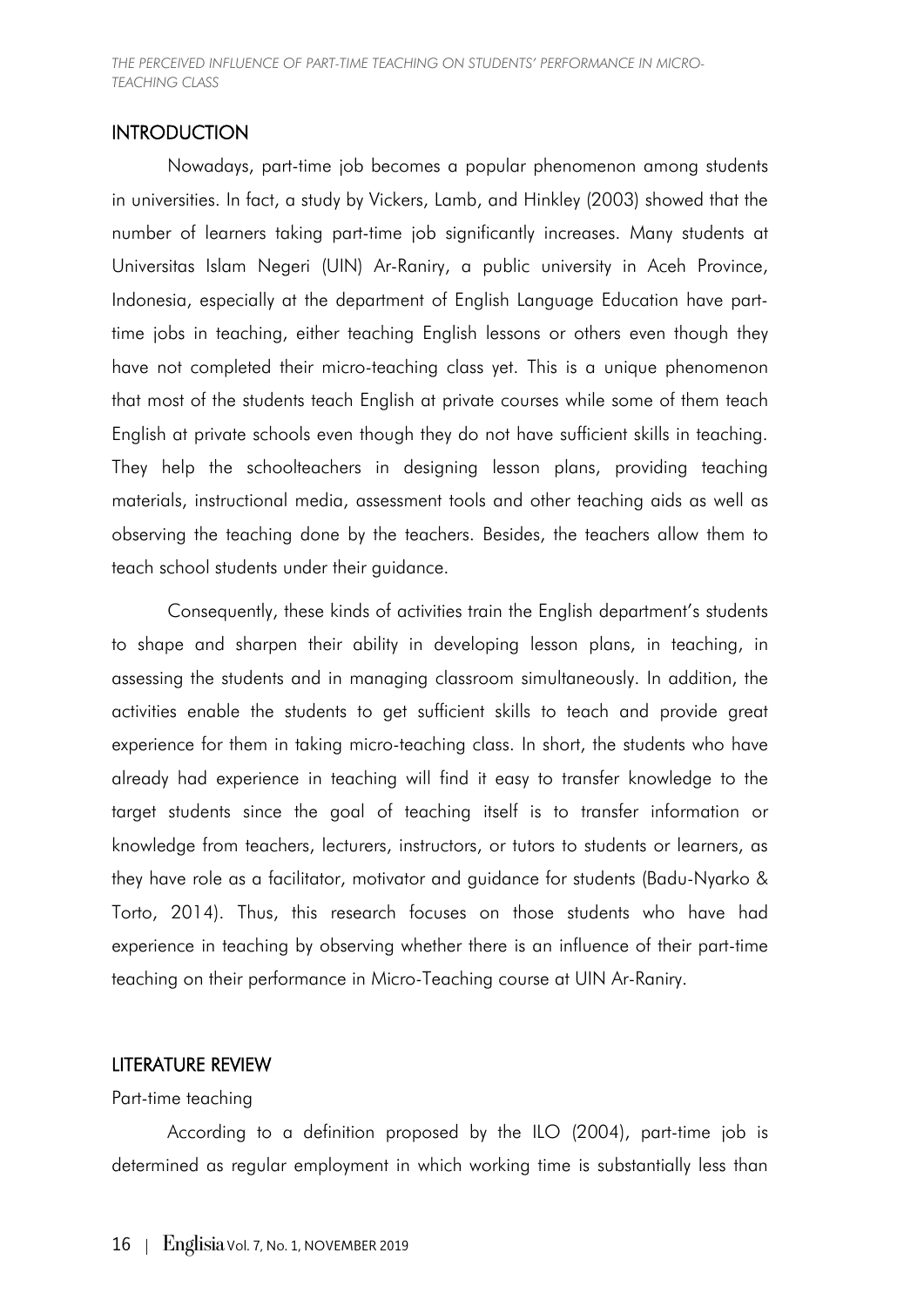normal. The same idea is expressed in the statement that a job is part-time when the time of working is considerably less than the time of in a full-time job (Van Bastelaer, Lemaître, & Marianna, 1997). According to Wahyuni (2008), some types of part time jobs for students include: (1) part-time job which is in line with their background of study or major, (2) part-time jobs based on talent and expertise, and (3) part time jobs because of the opportunities. Some students choose the part-time jobs based on their major, for example, English Department students will teach English at a language course institution (Wahyuni, 2008). The students can use this way as one of the strategies to practice their skill in teaching. Brown (2000) defines that teaching is an educational process where teachers and students participate and its purposes are to support and to promote learning. Teaching should be defined with a term of learning because teaching gives the facilities in learning process, giving instructions, giving the learner a chance to learn and guiding in study. In this study, part-time teaching involves students' part-time job to teach English learners at private courses or schools at which the students spend time less than 20 hours per week despite their studies.

In addition, according to D'Amico (1994, as cited in Robinson, 1999, p. 128), the general benefit of part-time job is as "asserted opportunities to assume greater responsibility and cooperative interdependence". A specific benefit of part time teaching is to train student-teacher in the real education settings, especially to face of various types of learners. Thus, part-time teaching makes the students more trained in facing the real world of teaching work. They can use part-time teaching as the strategies to practice teaching. Teaching practice is a very important element of teacher education. Adesina (2005, as cited in Ajileye, 2013) agrees that teaching practice is vital to teachers' preparation and training. The student teachers acquire the responsibility, gain self-confidence to address large audience in lesson, and absorb acceptable personalities. They also learn how to evaluate, assess, modify and correct their behaviors during teaching practice. In addition, teaching practice can be used as the application of professional knowledge and understanding of the learners, methods, media, lesson plan, communication and learning environment so as to promote learning. In contrast, most of the researchers indicate that part-time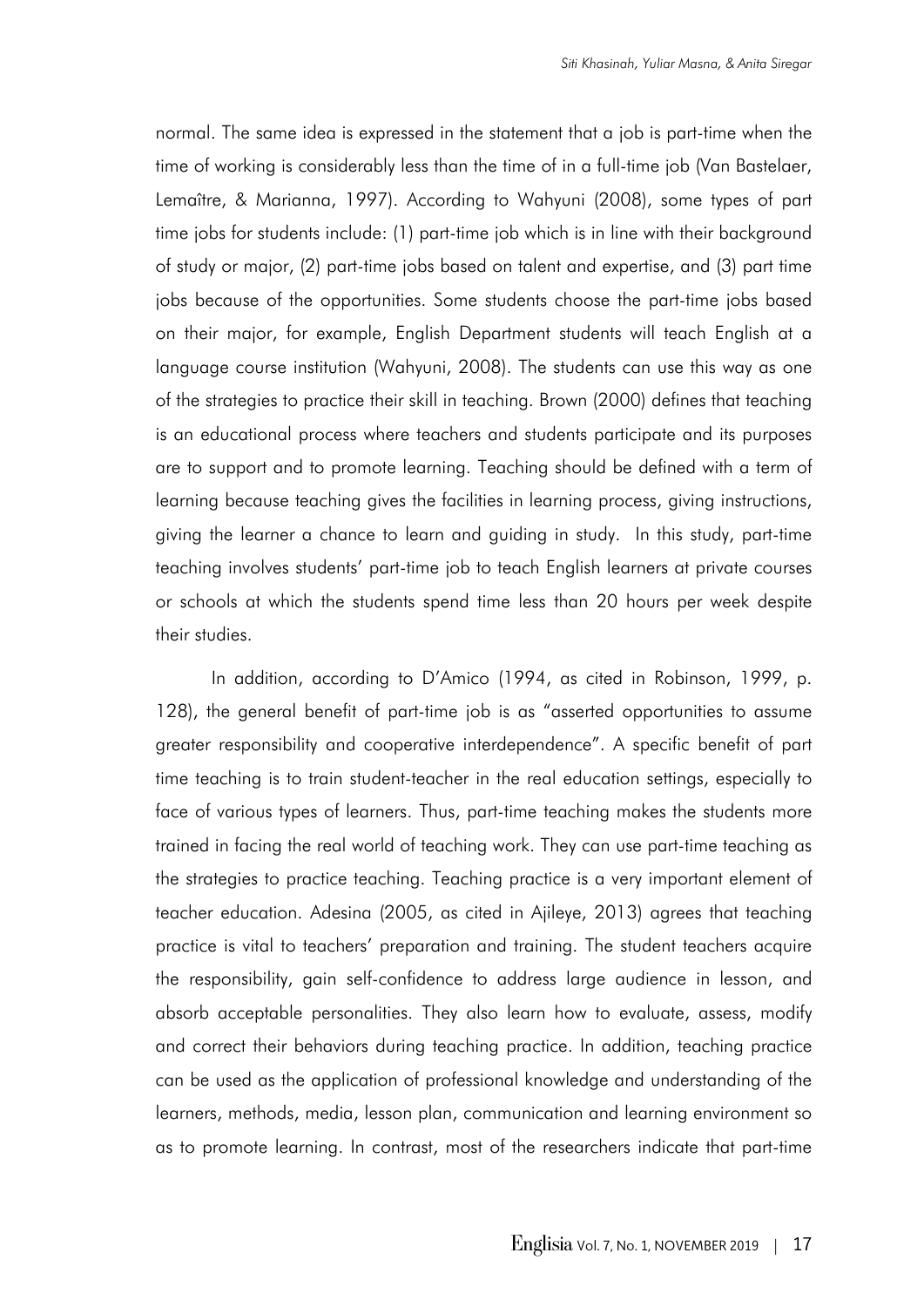job negatively affects both academic and health of students. The negative effects in academic, as proposed by Carney, McNeish and McColl (2005), are students tend to find the difficulties to manage working hours and study. Research also indicates that many hours of work can increase fatigue and may cause lower academic performance (Carney, McNeish, & McColl, 2005).

## Students' Performance

Students' performance may be assessed along a variety of dimensions including class participation, individual written work on papers and exams, and group activities such as projects and presentations. According to Bean and Peterson (1998), performance refers to the level of grade or scores that a student obtains in class test or internal and external examination after process of evaluation. The success of students can be assessed by measuring their academic performance. There are two kinds of outcome in learning process, academic performance showed by GPA (Grade Point Average) and the quality of life after graduating in collage (Bean & Peterson, 1998).

#### Micro-Teaching

Micro-Teaching is one of the innovations to increase the skill of teacher education. According to Allen and Ryan (1969, as cited in Ajileye, 2013), Micro-Teaching is used to decrease a teaching encounter. This is because it entails reduction in class size, time of the lesson, purpose of the subject matter and number of skills to be achieved. The student teachers should teach between 20-30 minutes in micro-teaching class.

#### **METHODS**

The research method employed in this study was the quantitative method. Quantitative method is the method used in the particular population and sample, by using research instrument in collecting the data and analyzing by statistical data. According to Heppner and Heppner (2004, p. 139) "a quantitative method allows the researcher to collect data from multiple sources that could be meaningful to a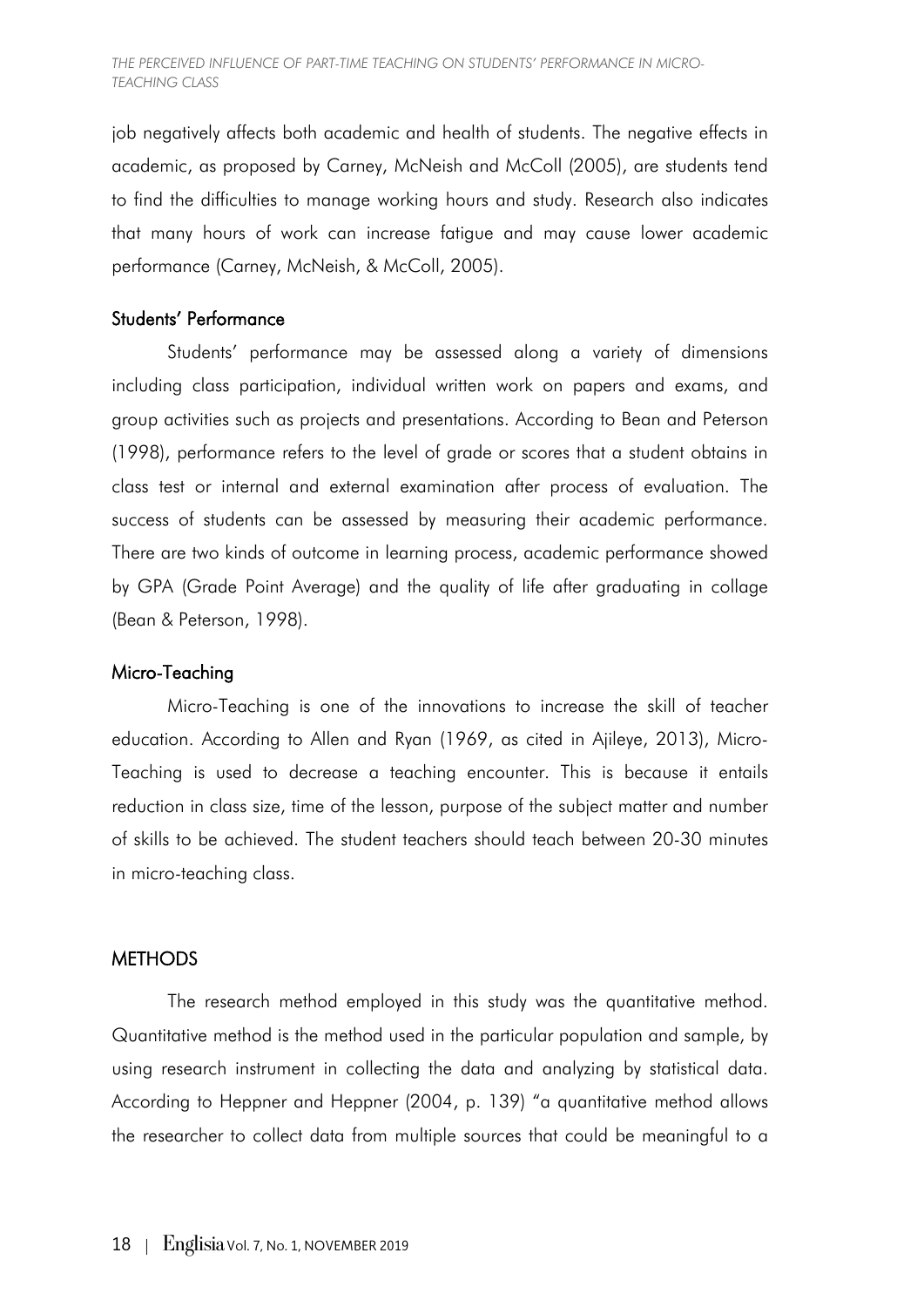broad range of practitioners within the field." It is applicable to phenomena that could be expressed in terms of quantity (Kothari, 2004).

The population of this research was English Department students of 2014 intake year, totaling 215 students. They have part-time teaching and have taken the micro-teaching class. The study used purposive sampling or non-probability sampling in selecting the sample. The sample of this study was 30 students. There were three characteristics the sample should have: (a) they are English Department students, (b) they have already taken micro-teaching class; and (c) they have part time teaching. To collect the data, the study used questionnaire and documentation. To analyze the data from the questionnaire, the statistical simple formula was used. According to Sugiyono (2008), the formula below is for calculating the total percentage of each item's frequency:

$$
P = \frac{F}{N} \chi 100\%
$$

#### RESULTS AND DISCUSSION

The obtained data of the questionnaires can be seen in the following tables, charts and description.

| Grade | Frequency | Percentage |
|-------|-----------|------------|
| Α     | 23        | 76.7%      |
| B     | 7         | 23.3%      |
| Total | 30        | 100        |

Table 1. The Grade of Respondents in Micro-Teaching Class.

The table 1 above shows that of 30 respondents, the majority obtained the score A (76.7%) while the minority got B (23.3%). From the table, it can be assumed that most students have had a very good performance in the micro-teaching class.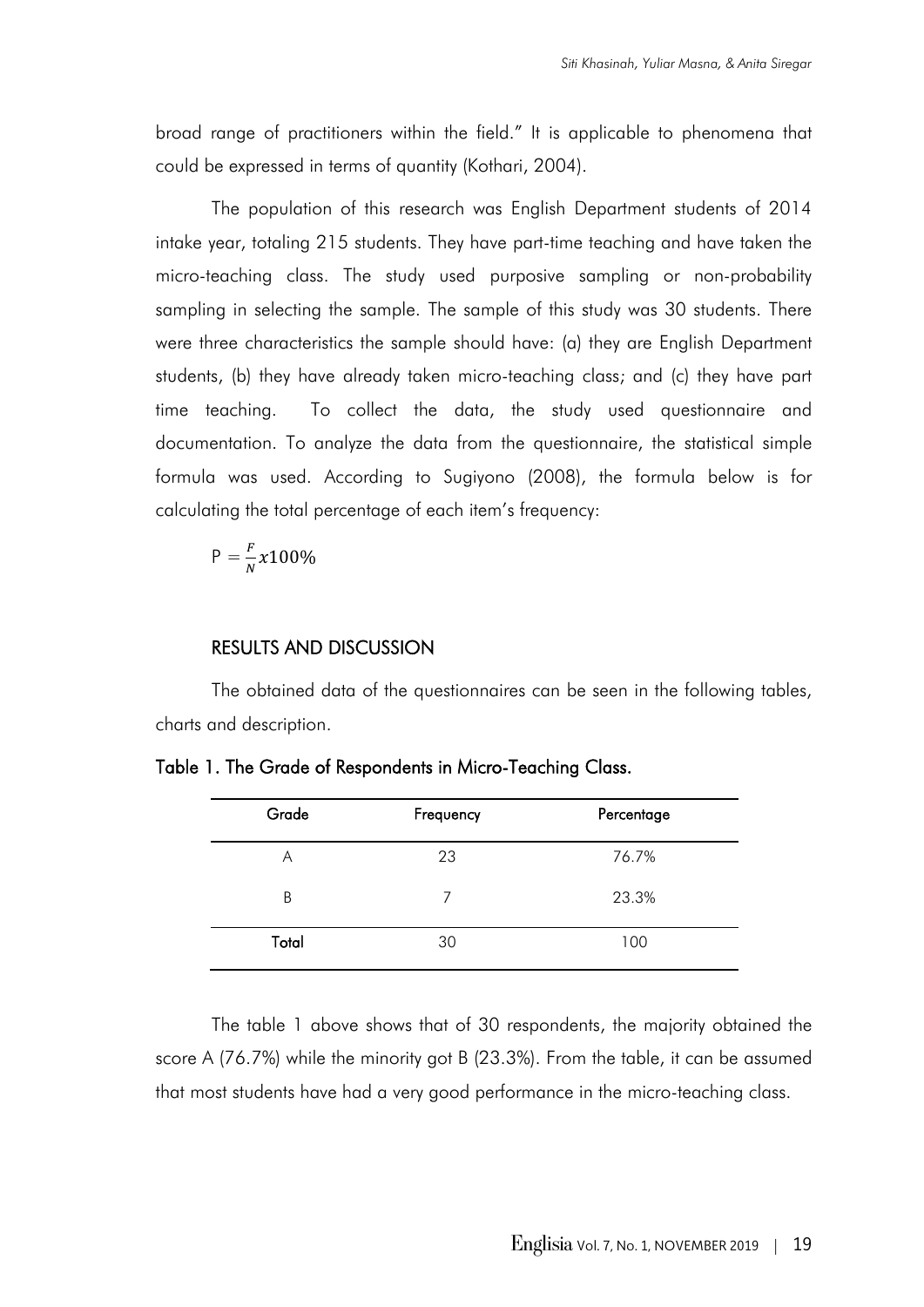# Table 2. The Results of Questionnaire.

| No           | <b>Statements</b>                                                                                             | Strongly<br>Agree | Agree | <b>Disagree</b> | Strongly<br><b>Disagree</b> |
|--------------|---------------------------------------------------------------------------------------------------------------|-------------------|-------|-----------------|-----------------------------|
| $\mathbf{1}$ | Teaching is something enjoyable for me                                                                        | 20%               | 73.3% | 6.7%            | 0%                          |
| $\mathbf{2}$ | I am not afraid of teaching in front of students<br>because I have had experience in teaching                 | 33.3%             | 63.3% | 0%              | 3.33%                       |
| 3            | I can handle the class while teaching in Micro-<br>Teaching Class.                                            | 30%               | 66%   | 3.3%            | 0%                          |
| 4            | Part-Time teaching helps me to know how to<br>prepare a lesson plan.                                          | 26.7%             | 26.7% | 46.7%           | 0%                          |
| 5            | I know the suitable method for each material when<br>teaching in Micro-Teaching class.                        | 13.3%             | 76.7% | 10%             | 0%                          |
| 6            | I know the suitable media for each material when<br>teaching in Micro-Teaching class.                         | 26.7%             | 66.7% | 6.7%            | 0%                          |
| 7            | I am able to attract students' attention and interest<br>to the subject.                                      | 6.7%              | 80%   | 10%             | 3.3%                        |
| 8            | I know the steps in teaching because I have taught<br>before.                                                 | 23.3%             | 76.7% | 0%              | 0%                          |
| 9            | Part-Time teaching helps me to know how to start<br>the lesson.                                               | 30%               | 63.3% | 3.3%            | 3.3%                        |
| 10           | Part-Time teaching helps me to know how to teach<br>the lesson.                                               | 30%               | 66.7% | 0%              | 3.3%                        |
| 11           | Part-Time teaching helps me to be confident while<br>teaching in Micro-Teaching class.                        | 36.7%             | 56.7% | 6.7%            | 0%                          |
| $12 \,$      | Part-Time teaching helps me to know how to end<br>the lesson.                                                 | 23.3%             | 70%   | 6.7%            | 0%                          |
| 13           | I know how to ask and answer question to the<br>students properly                                             | 20%               | 63.3% | 13.3%           | 3.3%                        |
| 14           | I can use classroom language while teaching in<br>Micro- Teaching class because I have part-time<br>teaching. | 3.3%              | 80%   | 13.3%           | 3.3%                        |
| 15           | I know how to manage the students groups when<br>teaching in Micro-Teaching class.                            | 23.3%             | 66.7% | 10%             | 0%                          |
| 16           | I know how to create/use worksheet when teaching<br>in Micro-Teaching class.                                  | 13.3%             | 76.7% | 6.7%            | 3.3%                        |
| 17           | I know how to assess students when teaching in<br>Micro-Teaching class.                                       | 13.3%             | 73.3% | 13.3%           | 0%                          |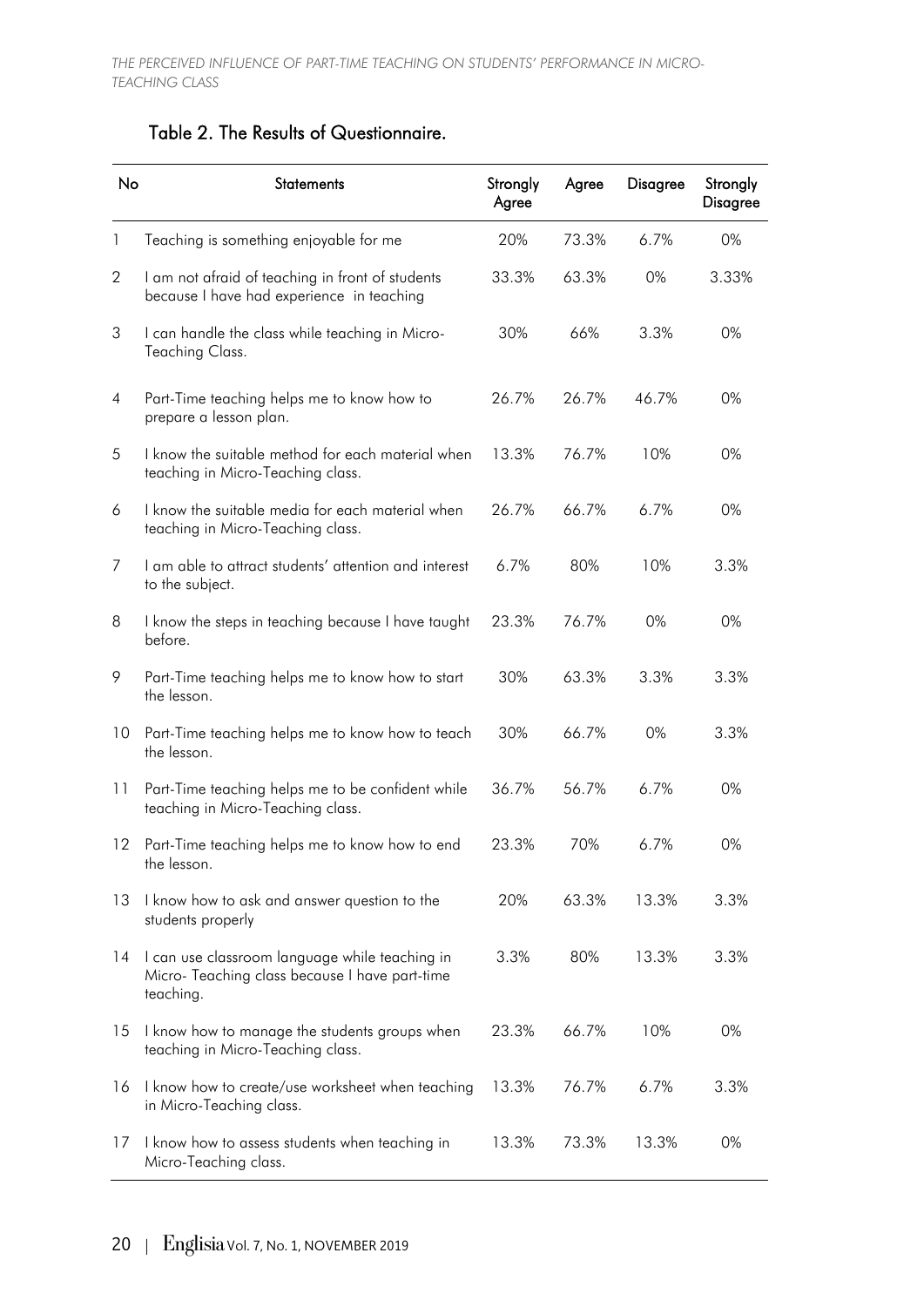| 18  | I know how to make a rubric assessment in Micro-<br>teaching class because I have taught before. | 10%   | 53.3% | 33.3% | 3.3%    |
|-----|--------------------------------------------------------------------------------------------------|-------|-------|-------|---------|
| 19. | Part-Time teaching helps me manage time<br>effectively in classroom.                             | 20%   | 63.3% | 13.3% | 3.3%    |
|     | 20 Part-Time teaching increases my skills in Micro-<br>Teaching class.                           | 33.3% | 56.7% | 10%   | $3.3\%$ |

Regarding the table above, almost all of respondents chose 'strongly agree' and 'agree'. It shows that part-time teaching positively benefits them in teaching practice. Starting from the highest percentage, from question number 8 (Q8), there are 30 (100%) out of 30 respondents said they knew the steps in teaching because they have taught before, none of them chose disagree and strongly disagree for the statement above. It means part-time teaching truly helped them to know how to lead the activities in the teaching process. The second high score of questionnaire can be seen in question number 17 (Q17). The data shows that 26 respondents (86.6%) chose agree and strongly agree. They stated that part-time teaching helped them to know the process of assessing their students when teaching in Micro-Teaching class and only 4 respondents (13.3%) disagreed with statement above. The lowest percentage was showed by the fourth question that is stated about students' perceived in creating lesson plan. Based on the table and chart, it seems that more than half of respondents chose strongly agree and agree that part-time teaching helped them to know how to prepare lesson plan. They agreed part-time teaching offered the opportunity to improve a lesson planning skill. Total of them is 16 respondents. However, almost a half of them, 14 respondents (46.7%) chose disagree which means they believed that part-time teaching did not help them. Although they disagreed with the statement, it is clear that a majority of the answer was they were able to prepare a lesson plan.

Based on the result, it can be said that the respondents feel that there is a great influence of having part-time teaching on their ability in micro-teaching class. From the questionnaire, it is found that almost all of the respondents chose 'strongly agree' and 'agree' that part-time teaching has influenced them in a good way in Micro-teaching class. As stated earlier, the English Department students have taken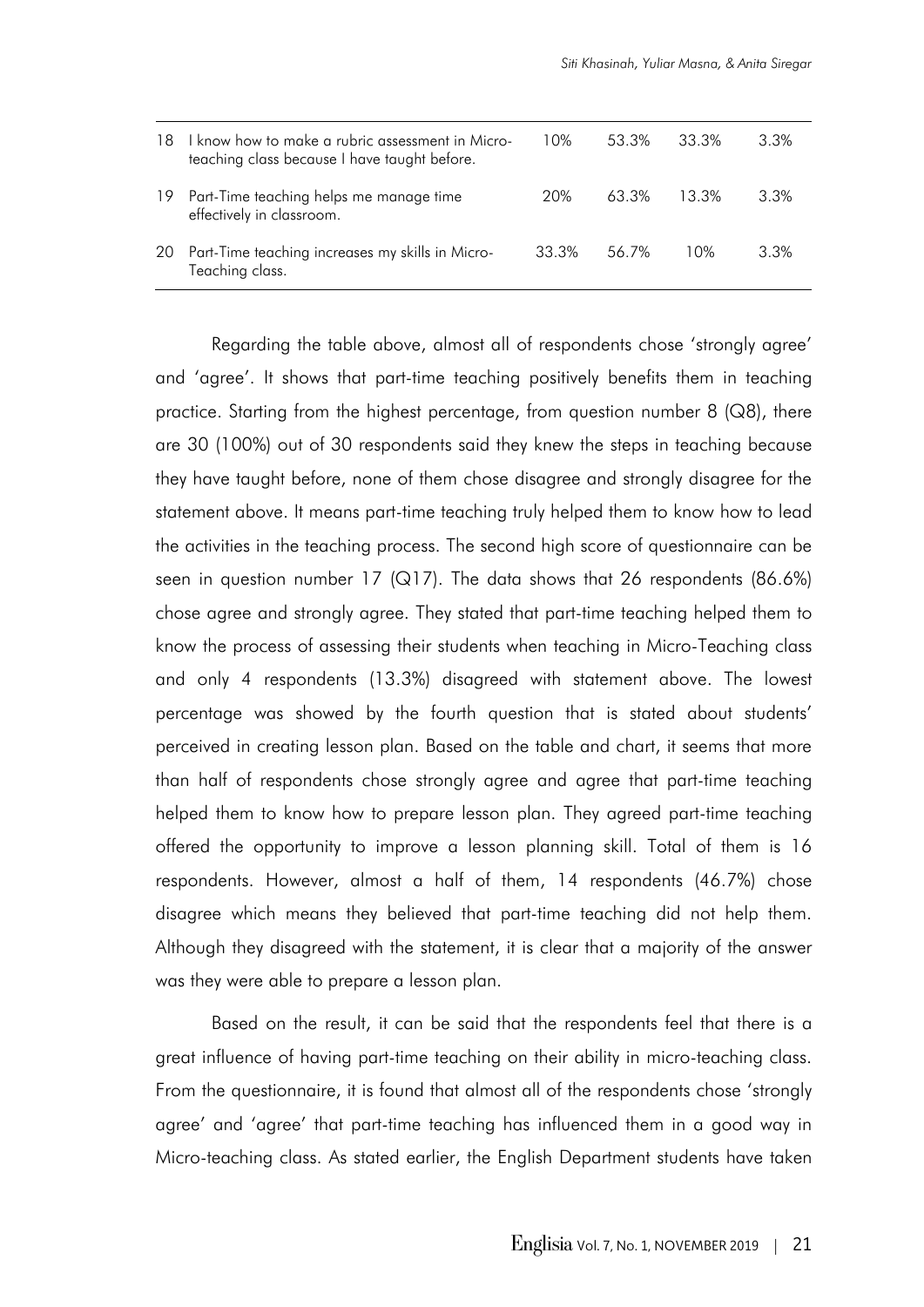Micro-Teaching class which means they have been familiar with teaching activities. The students mentioned that they were able to create lesson plans properly, handle the students, use time effectively, build a good communication skill, and reduce anxiety. At the end, they can improve their performance. The similar finding was founded by Ajileye (2013) that teaching practice can be used as the application of professional knowledge and understanding of the learners, methods, media, lesson plan, communication and learning environment so as to promote learning. In short, the figure below shows the ratio of students' perceptions for the aspects of teaching experiences given in part-time teaching.



The chart above displays that students gave high supportive responses for part-time teaching in the aspect of self-confidence. The figure shows that the highest positive response was in the part of self-confidence. The students who have part-time teaching were not afraid when teaching in Micro-Teaching class because they have taught their learners at courses before. Then, the part of communication skill, the students mentioned that part-time teaching as a way which promoted good opportunities to improve their communication skill.

The last highest part is time management. From the result, it can be assumed that most English Department students who have part-time teaching knew how to manage the time effectively and they knew how to manage between work and study in collage. They have experienced how to use and manage time effectively in real life. Moreover, the similar result was reported by Ha, Thao, and Son (2016), if the worker had part-time job they will learn many things related to management time,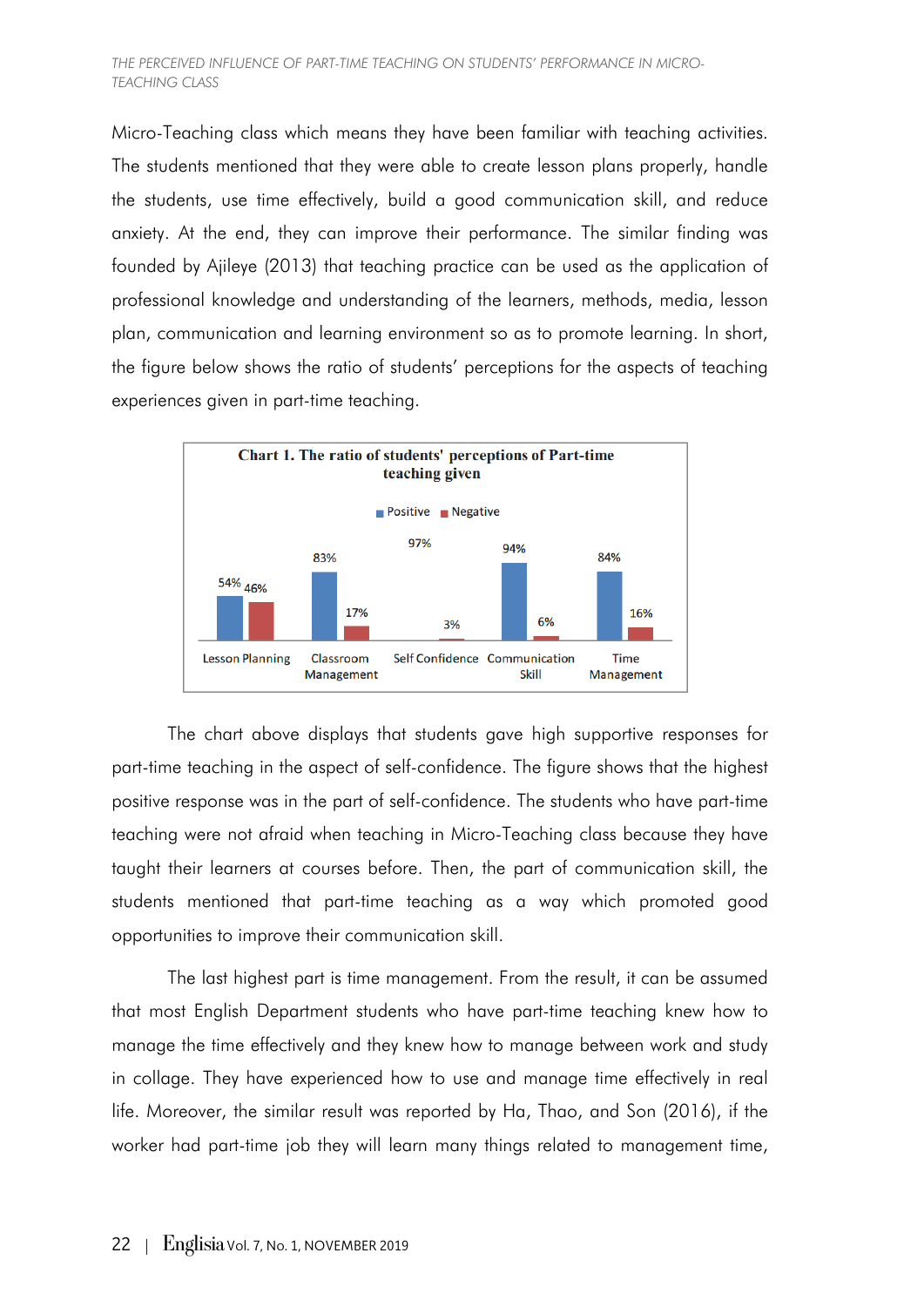skill in working, and responsibility. On the contrary, the statement of Carney, McNeish, and McColl (2005) that the students with part time jobs cannot manage the time and may decrease academic performance is debatable. 84% of the students claimed they were able to manage time effectively since they got used to it.

However, especially in the lesson plan aspect, the negative responses were near a half from 30 respondents. The students responded it negatively because they felt the difficulty in creating the lesson plan during Micro-Teaching class. This thought was supported by Adesina (2005, as cited in Ajileye, 2013) who agrees that teaching practice is vital to teachers' preparation and training. The student teachers acquire the responsibility, gain self- confidence to address large audience in lesson and absorb acceptable personalities. Another reason can be related to different form of lesson plan used at courses and private schools. In micro-teaching class at Faculty of Tarbiyah and Teacher Training of UIN Ar-Raniry, the standard form of lesson plan design by the government is used so that the students became confused with the new lesson plan form provided by their lecturers.

To support the results of this study, the researchers also assessed the students' performance based on their scores in the Micro-Teaching class. According to Bean and Peterson (1998), performance refers to the level of grade or scores that a student obtains in class test or internal and external examination after process of evaluation. The data displayed that there were 22 students who had grade A and 8 students who had grade B, which means most of the students had very good scores. It can be said that students who had part-time teaching had a good performance in Micro-Teaching Class.

As the final point, it can be viewed that part-time teaching gives a good influence toward students' performance in the Micro-Teaching class. The result of this study is in line with Msangya, Mkoma and Yihuan (2016) that indicated that the students perceived teaching practice or part-time teaching as a crucial way of learning to teach because it promoted the development of teaching experience and prepared them for the real world of work. This statement was taken to support this study since it has the same issue.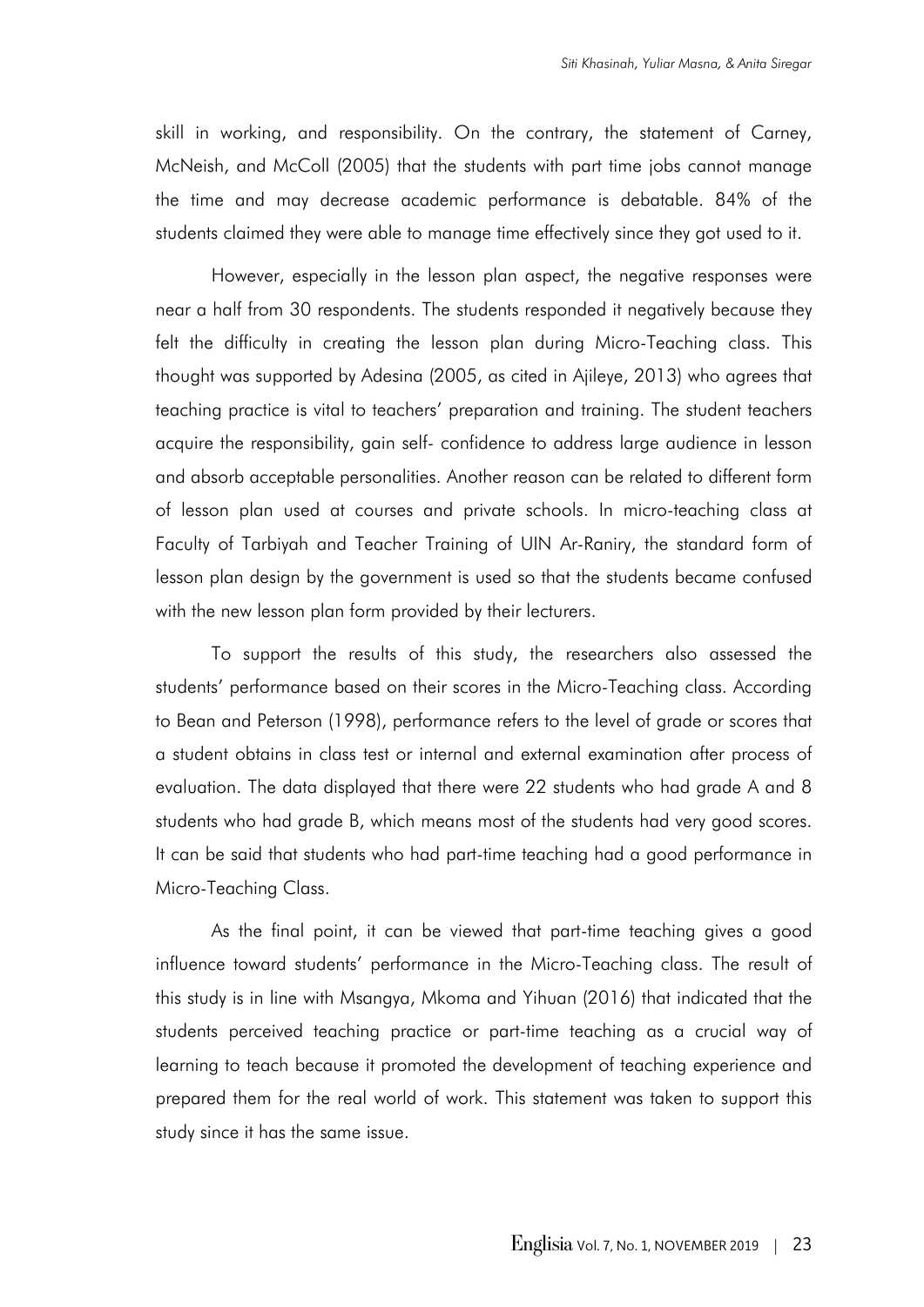## **CONCLUSIONS**

The findings revealed that the students of English Department were helped by having part-time teaching through developing skills, developing confidence, reducing anxiety and fear, ability of managing classroom situations, proper selection of teaching goals and preparation of lesson plans, proper worksheet, assessment, media, methods, improvement in ability of asking questions and speaking in front of group as well as effective time management. Moreover, this study was supported by the results of students' score in Micro- Teaching class. Almost all students got excellent scores; it means they have good skill in teaching and they were having a good performance in Micro-Teaching Class. In addition, based on students' perception; part time teaching gives a positive effect on students in many aspects such as knowledge and improving their skills which are useful to support their success in teaching. This can lead to a conclusion that students with part- time teaching experience can boost a good performance n micro-teaching class. It becomes one of best ways for the students to gain such experience on teaching before being a true teacher.

Due to the result this study, some suggestions and recommendations can be provided. The students who feel afraid of teaching can use part-time teaching as an experience to train their skill in teaching and it is suggested that they take a parttime teaching related to their study. Based on the results, it seems that minority of the students argued that part-time teaching did not help them in designing lesson plan. In contrast, most of them claimed that part-time teaching was very helpful in many aspects of teaching. That is why it is recommended that they can choose a place to teach in order to expand their teaching skill as well enrich their knowledge and skill in designing lesson plan since lesson plan is one of main focus in micro-teaching class. Furthermore, some research need to be conducted to get more valid information related to this topic such as teachers' view on the benefits of part time teaching for their students.

## **REFERENCES**

Ajileye, M. A. (2013). *Effects of microteaching skills on student teachers' performance on teaching practice in colleges of education, north-Central,*